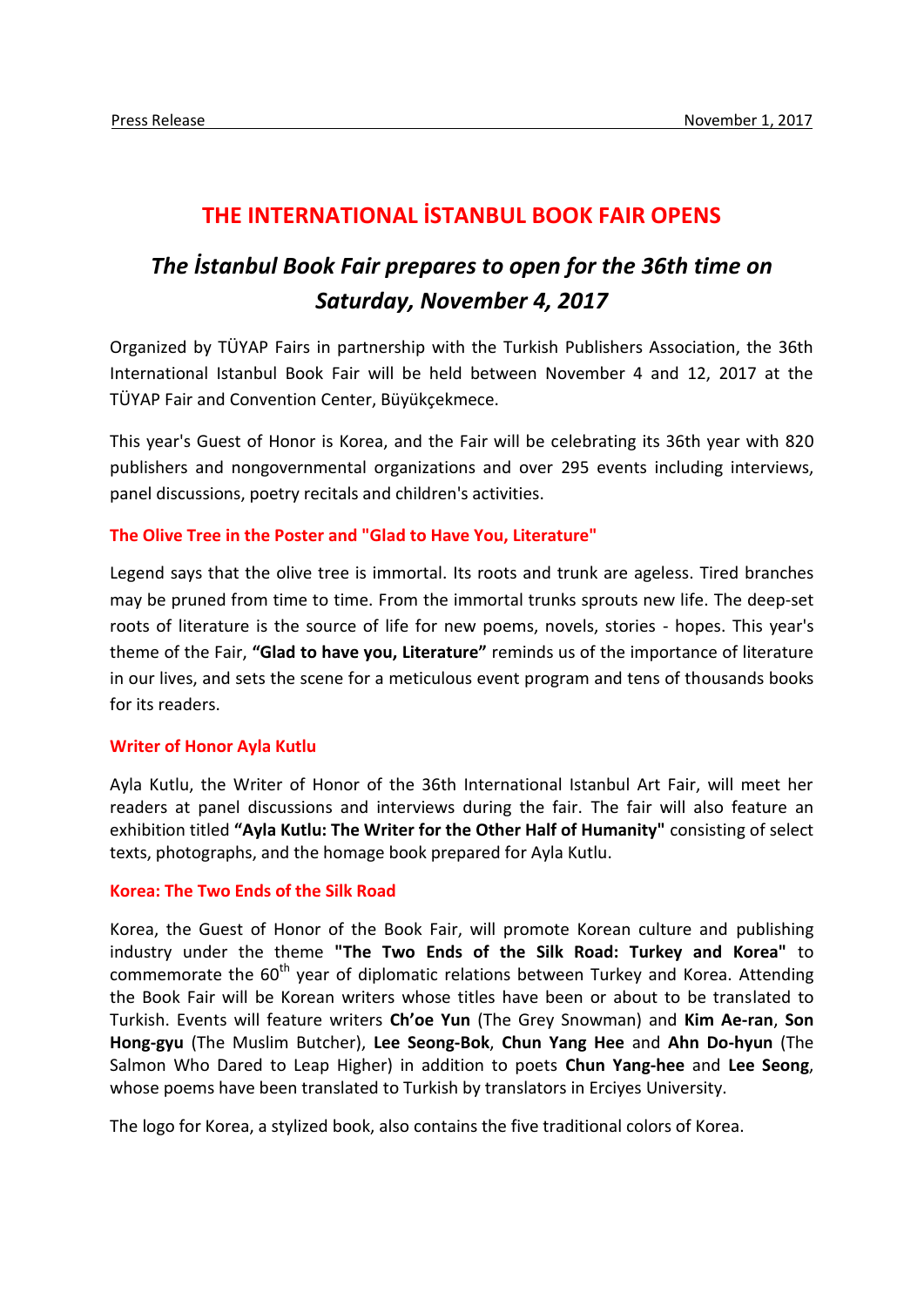The Korean Pavilion in Hall 1 will be home to a number of special exhibitions that promote Korean culture and publishing. Exhibitions will inlcude Korean Illustration Books, Translated Korean Literary Works, Titles Introducing Korean Culture, E-books, Manhwa (manga) and Webtoons, all of which will help readers gain a closer understanding of the Korean culture.

The Korean Pavilion in Hall 1 will be opened with a traditional Korean dance performance shortly after the official opening ceremony of the fair on Saturday, November 4, and events will continue throughout the day.

## **International Guests at TÜYAP**

Visiting this year's Istanbul Book Fair will be 18 foreign writers and guests. **Fabián Escalante Font** and his journalist wife **Teresita Candia Ferreyra** (Cuba), who were by Fidel Castro's side until his death; the leading Colombian writer **Carlos Granes**; children's books writer **Margriet Ruurs** (Netherlands) and **Dmitry Glukhovsky** (Russia).

Guests taking part in panel discussions on November 4 and 5 include International Publishers Association (IPA) Freedom to Publish Committee Chair **Kristenn Einarsson** (Norway), Deutsche Welle editor-in-chief **Ines Pohl** (Germany), and authors **Monika Rinck** and **Matthias Göritz** (Germany).

**Glenn Meade**, a renowned Irish writer of detective novels, will be at Tüyap on Saturday, November 11 as a guest of Kırmızı Kedi Publishing for an interview and autograph session.

Another panel discussion will be attended by **Theodoros Terzopoulos**, the "living legend of ancient Greek tragedies" who is in Istanbul as a guest of the Istanbul Theater Festival, who will share his experiences as the founder of the Attis Theater.

The panel will be hosted by Habitus Books, Istanbul Culture and Arts Foundation and TÜYAP on Sunday, November 12, and moderated by Kerem Karaboğa.

## **PISA Panel and the Importance of Educational Publishing**

Istanbul Book Fair will hold a panel discussion hosted by the Turkish Publishers Association and TÜYAP on Sunday, November 5 to discuss and compare PISA 2015 results across countries with a view towards emphasizing the importance of educational publishing. The panel will be moderated by **Batuhan Aydagül** from the Education Reform Initiative in Turkey, and sharing their experiences will be **Lee Fei Chen** from Singapore, **Teuvo Sankila** from Finland, and **Antti Rammo** from Estonia.

## **Colombian literature visits TÜYAP**

Colombia will be taking part in the Book Fair for the first time this year, and the Colombian booth will be available in the International Hall between **November 4 and 7, 2017**.

Hosted events will include the screening of **"Gabo: The Creation of Gabriel Garcia Marquez"** on the life and work of one of the most prominent writers of Colombia and the world.

Following the screening on Saturday, November 4, Colombian writers **Carlos Granés** and **Juan Alfredo Pinto Saavedra**, also the Colombian Ambassador to Turkey, will take questions from the floor.